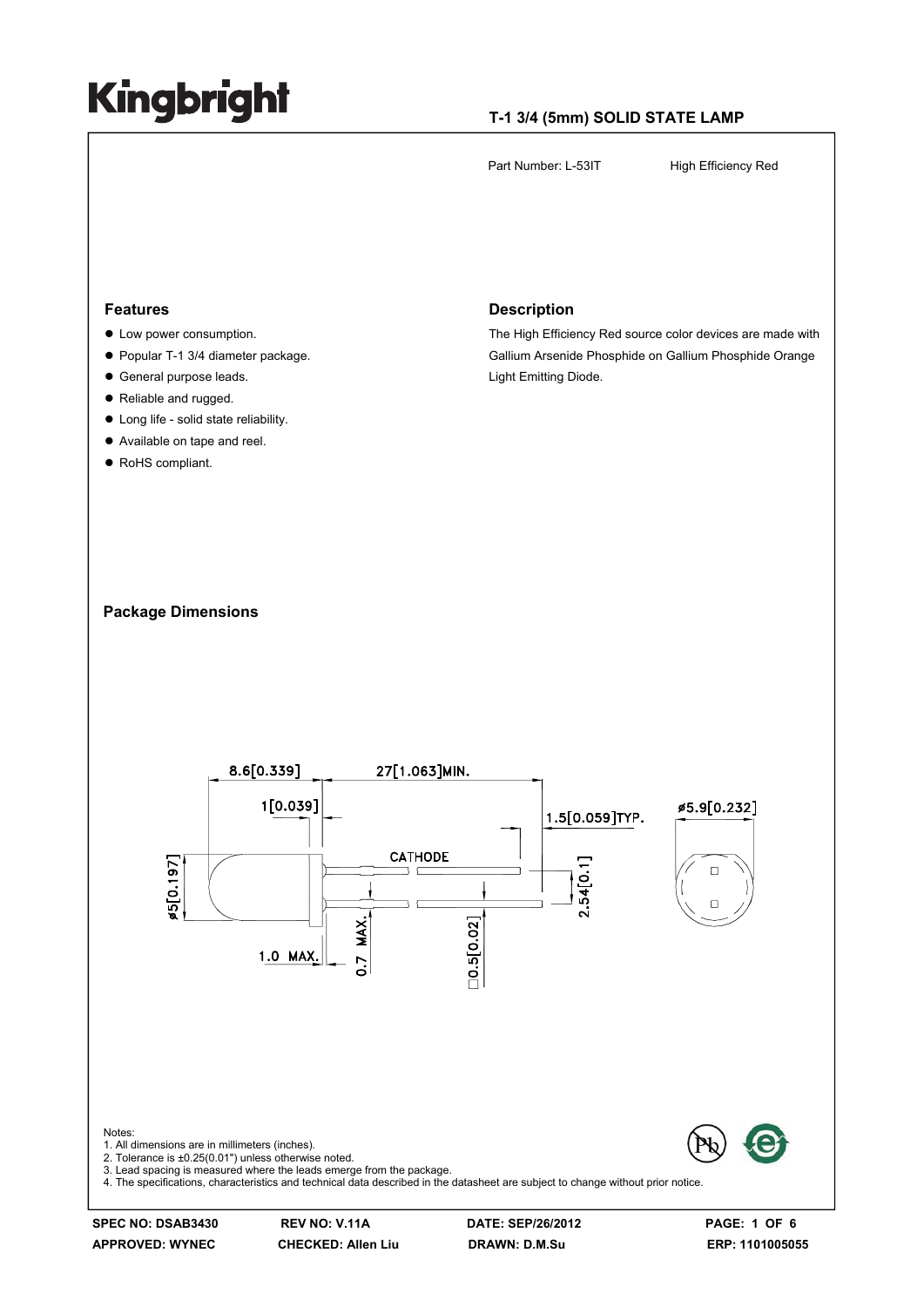#### **Selection Guide**  Part No. **Dice Dice Lens Type Iv (mcd) [2] @ 10mA Viewing Angle [1] Min. Typ. 2θ1/2**  High Efficiency Red (GaAsP/GaP) | Red Transparent 80 180  $\frac{1}{*40}$   $\frac{1}{*100}$  20<sup>°</sup> L-53IT

Notes:

1. θ1/2 is the angle from optical centerline where the luminous intensity is 1/2 of the optical peak value.

2. Luminous intensity/ luminous Flux: +/-15%.

\*Luminous intensity value is traceable to the CIE127-2007 compliant national standards.

### **Electrical / Optical Characteristics at TA=25°C**

| Symbol              | <b>Parameter</b>         | <b>Device</b>       |     | Typ.   | Max. | <b>Units</b> | <b>Test Conditions</b> |
|---------------------|--------------------------|---------------------|-----|--------|------|--------------|------------------------|
| λpeak               | Peak Wavelength          | High Efficiency Red | 627 | $*627$ |      | nm           | $IF=20mA$              |
| <b>AD [1]</b>       | Dominant Wavelength      | High Efficiency Red | 625 | $*617$ |      | nm           | $IF=20mA$              |
| $\Delta\lambda$ 1/2 | Spectral Line Half-width | High Efficiency Red |     | 45     |      | nm           | $IF=20mA$              |
| C                   | Capacitance              | High Efficiency Red |     | 15     |      | pF           | $V_F = 0V$ ; f=1MHz    |
| VF [2]              | <b>Forward Voltage</b>   | High Efficiency Red |     | 2      | 2.5  | v            | $IF=20mA$              |
| lR.                 | <b>Reverse Current</b>   | High Efficiency Red |     |        | 10   | uA           | $V_R = 5V$             |

Notes:

1.Wavelength: +/-1nm.

2. Forward Voltage: +/-0.1V.

\*Wavelength value is traceable to the CIE127-2007 compliant national standards.

### **Absolute Maximum Ratings at TA=25°C**

| <b>Parameter</b>              | <b>High Efficiency Red</b>           | <b>Units</b> |  |  |  |
|-------------------------------|--------------------------------------|--------------|--|--|--|
| Power dissipation             | 75                                   | mW           |  |  |  |
| DC Forward Current            | 30                                   | mA           |  |  |  |
| Peak Forward Current [1]      | 160                                  | mA           |  |  |  |
| Reverse Voltage               | 5                                    |              |  |  |  |
| Operating/Storage Temperature | -40 $^{\circ}$ C To +85 $^{\circ}$ C |              |  |  |  |
| Lead Solder Temperature [2]   | 260°C For 3 Seconds                  |              |  |  |  |
| Lead Solder Temperature [3]   | 260°C For 5 Seconds                  |              |  |  |  |

Notes:

1. 1/10 Duty Cycle, 0.1ms Pulse Width.

2. 2mm below package base.

3. 5mm below package base.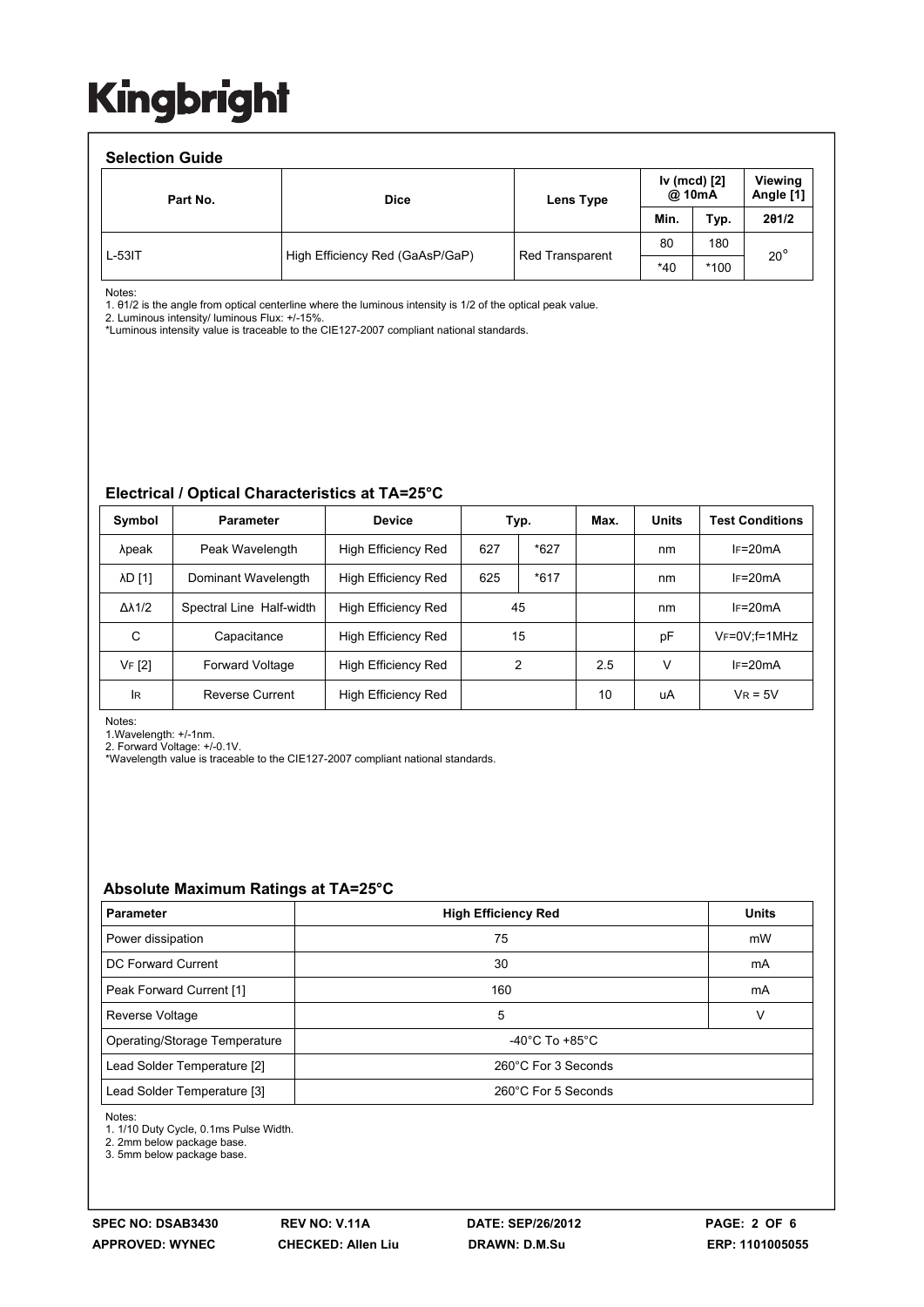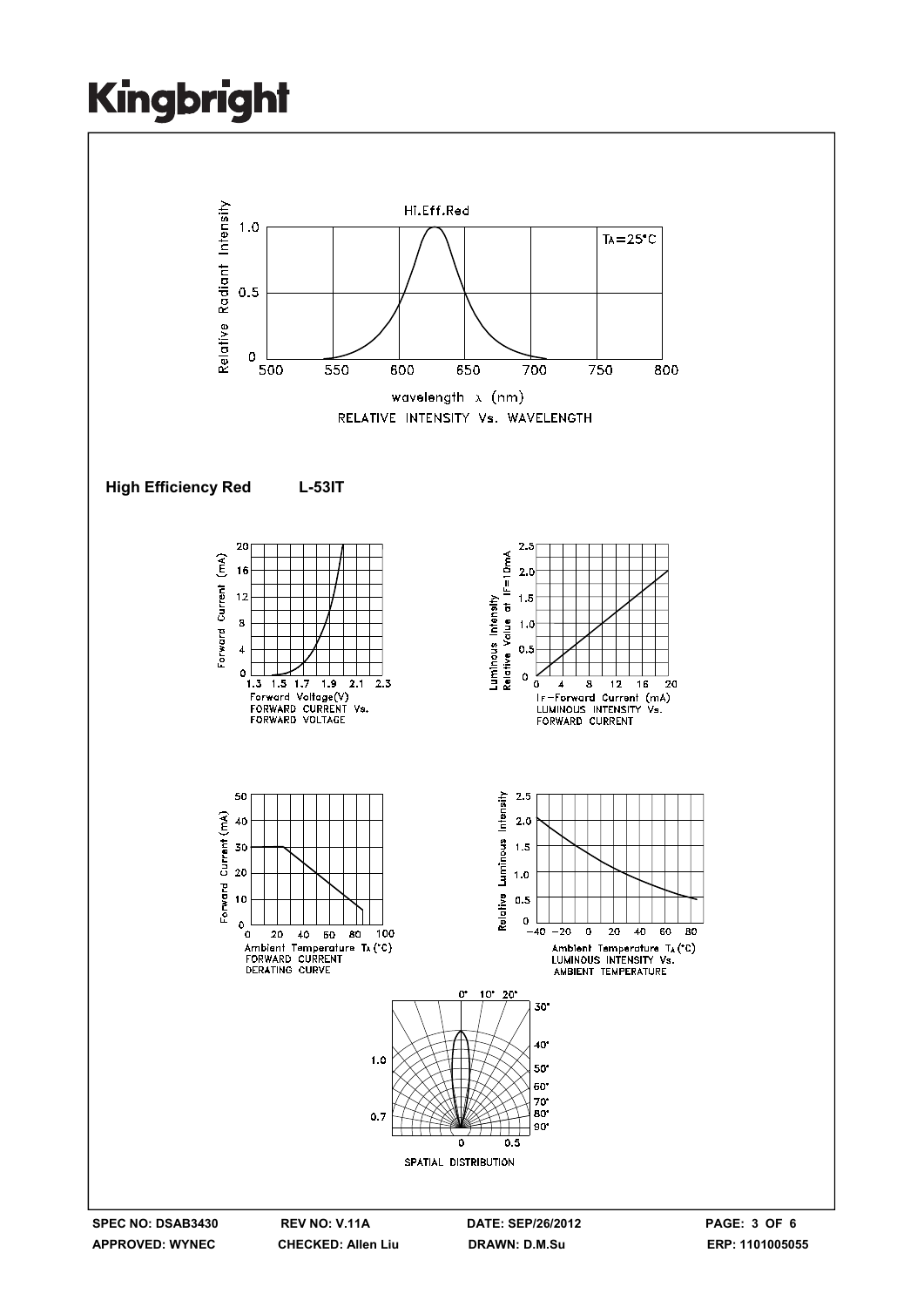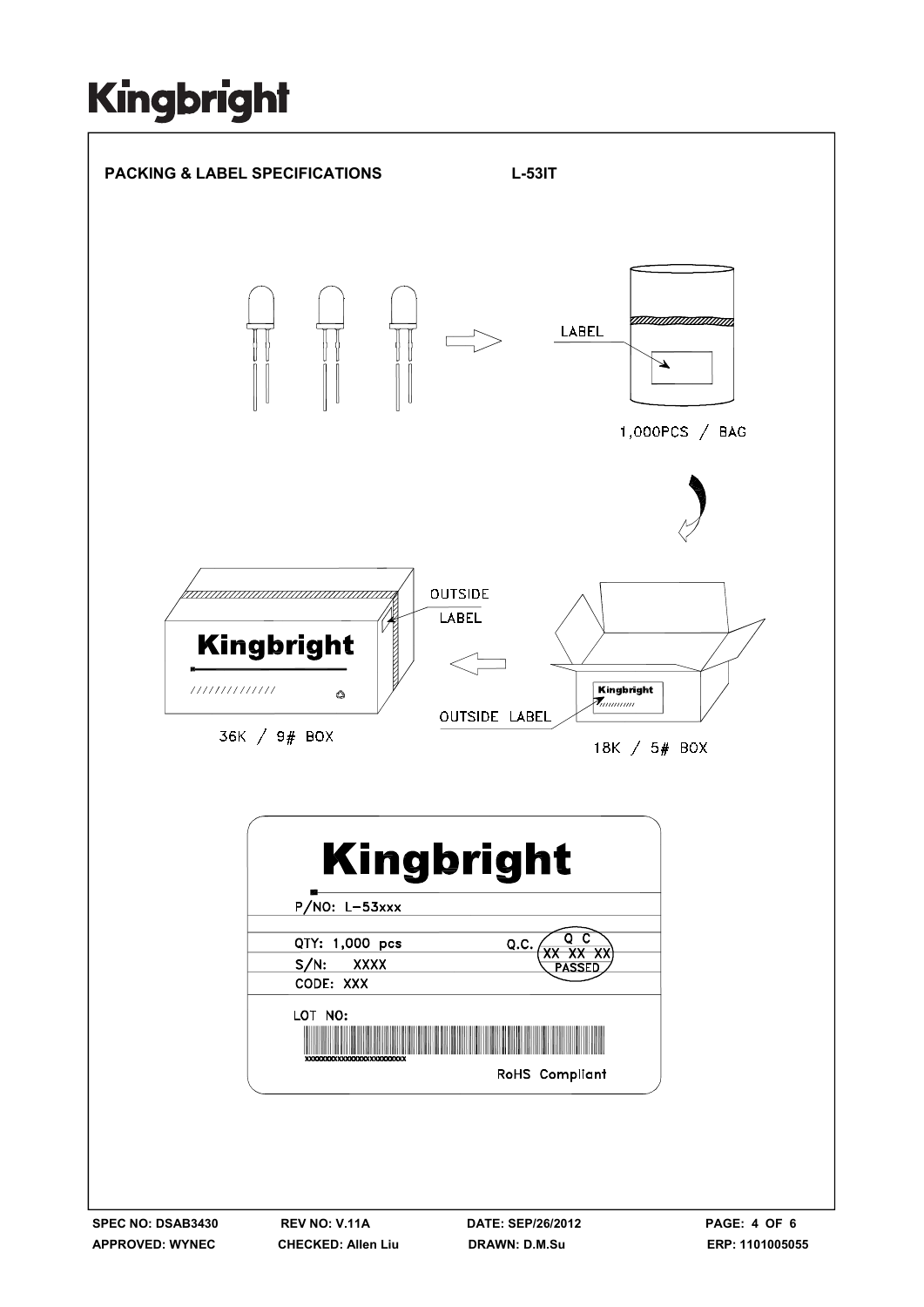### **PRECAUTIONS**

1. The lead pitch of the LED must match the pitch of the mounting holes on the PCB during component placement. Lead-forming may be required to insure the lead pitch matches the hole pitch. Refer to the figure below for proper lead forming procedures.  $(Fiq. 1)$ 



" $\bigcap$ Correct mounting method "  $\times$  " Incorrect mounting method

- 2. When soldering wire to the LED, use individual heat-shrink tubing to insulate the exposed leads to prevent accidental contact short-circuit.  $(Fig.2)$
- 3. Use stand-offs (Fig.3) or spacers (Fig.4) to securely position the LED above the PCB.



- 4. Maintain a minimum of 2mm clearance between the base of the LED lens and the first lead bend. (Fig. 5 and 6)
- 5. During lead forming, use tools or jigs to hold the leads securely so that the bending force will not be transmitted to the LED lens and its internal structures. Do not perform lead forming once the component has been mounted onto the PCB. (Fig. 7)